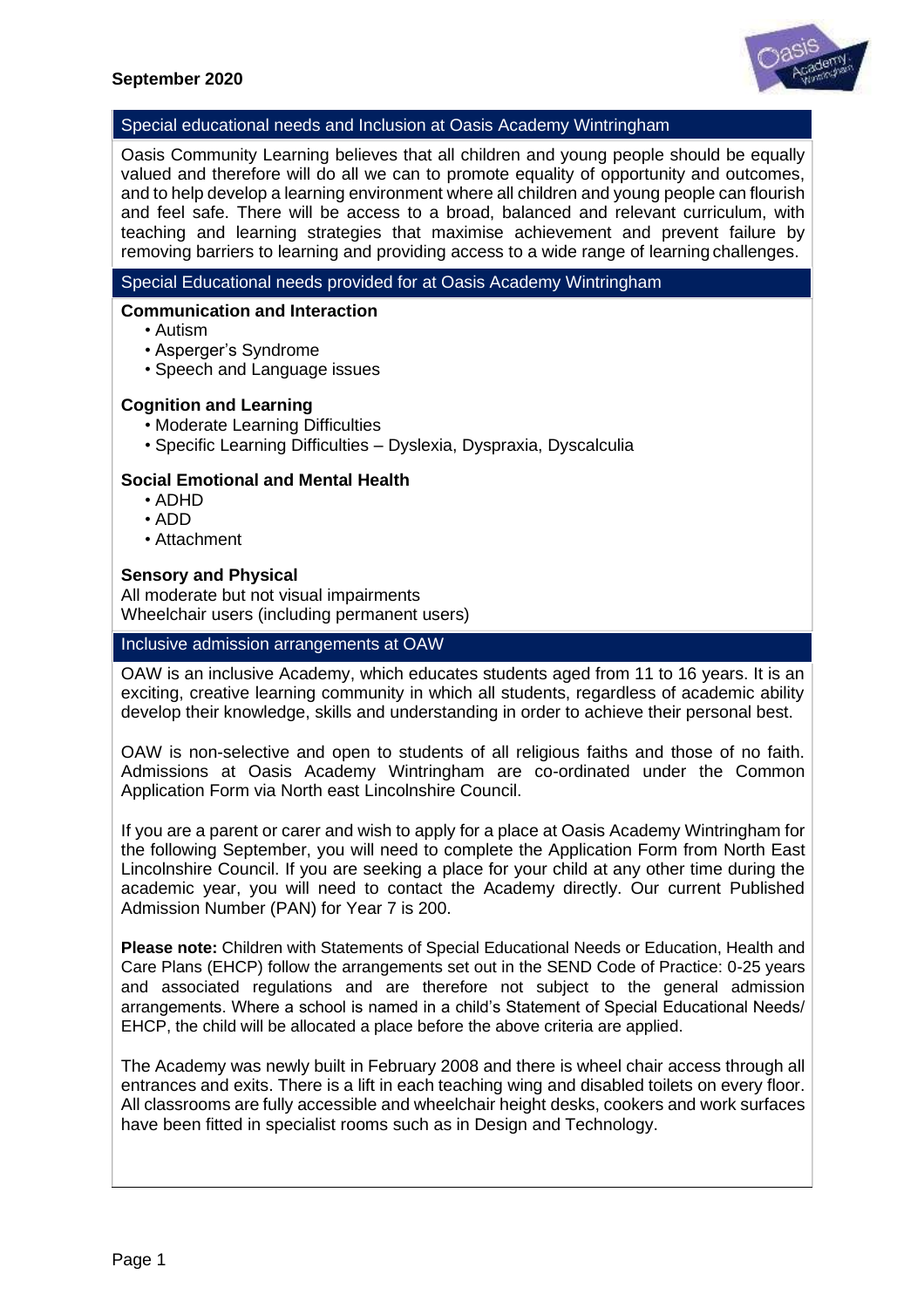

### Policies for identifying and assessing -young people with special educational needs

All students attending the Academy are tested on entry for reading, spelling and numeracy and annually for reading and spelling. This enables us to identify students that may need support.

### Arrangements for consulting the parents of young people with special educational needs

Parents will be informed if their child is recognised as having special educational needs and requires intervention. Students are placed under the heading 'SEN Support' unless they have a Statement or EHCP. The following procedure will be followed:

- Parents will be informed in writing of any SEN and invited to contact the Special Educational Needs Coordinator with any questions.
- The student's teachers will be informed about specific needs and will be provided with strategies to support them.
- The SENCO places the student on the Special Educational Needs Register.
- Any LSA working with the student in class will monitor progress and the impact of different strategies. Records of this monitoring will be kept in the LSA file.
- The SENCO monitors progress.
- If further specialist advice is required, the SENCO will contact the parent/carer to recommend a referral to an outside agency.
- The SENCO will be available during monthly drop-in sessions to meet with SEN students and their parents/carers.

#### Arrangements for consulting young people with special education needs

Students with Education, Health and Care Plans have an opportunity to give their voice at meetings and reviews. They will also be invited to attend reviews. Some students choose not to attend meetings and every effort is made to gain their views prior to the meeting.

### Arrangements for assessing and reviewing progress

The progress of students with SEND is assessed and reviewed in line with the academy assessment, reporting and recording policy. There are 5 assessment points throughoutthe academic year and strengths as well as areas requiring further development are identified for all students.

The SENCO is available to provide specialist advice to class teachers on students' needs and strategies.

The SENCO meets with LSAs and The Specialist Support Manager termly to discuss intervention priorities for each class and to review monitoring at the end of each full term. The SEN Manager analyses the data of all students on the SEN Register to inform any further SEN intervention.

Parents/carers receive one full school report every year and have the opportunity to attend one Parents' Evening where they can meet all their child's teachers. The SENCO is also available for consultation at Parents' Evenings.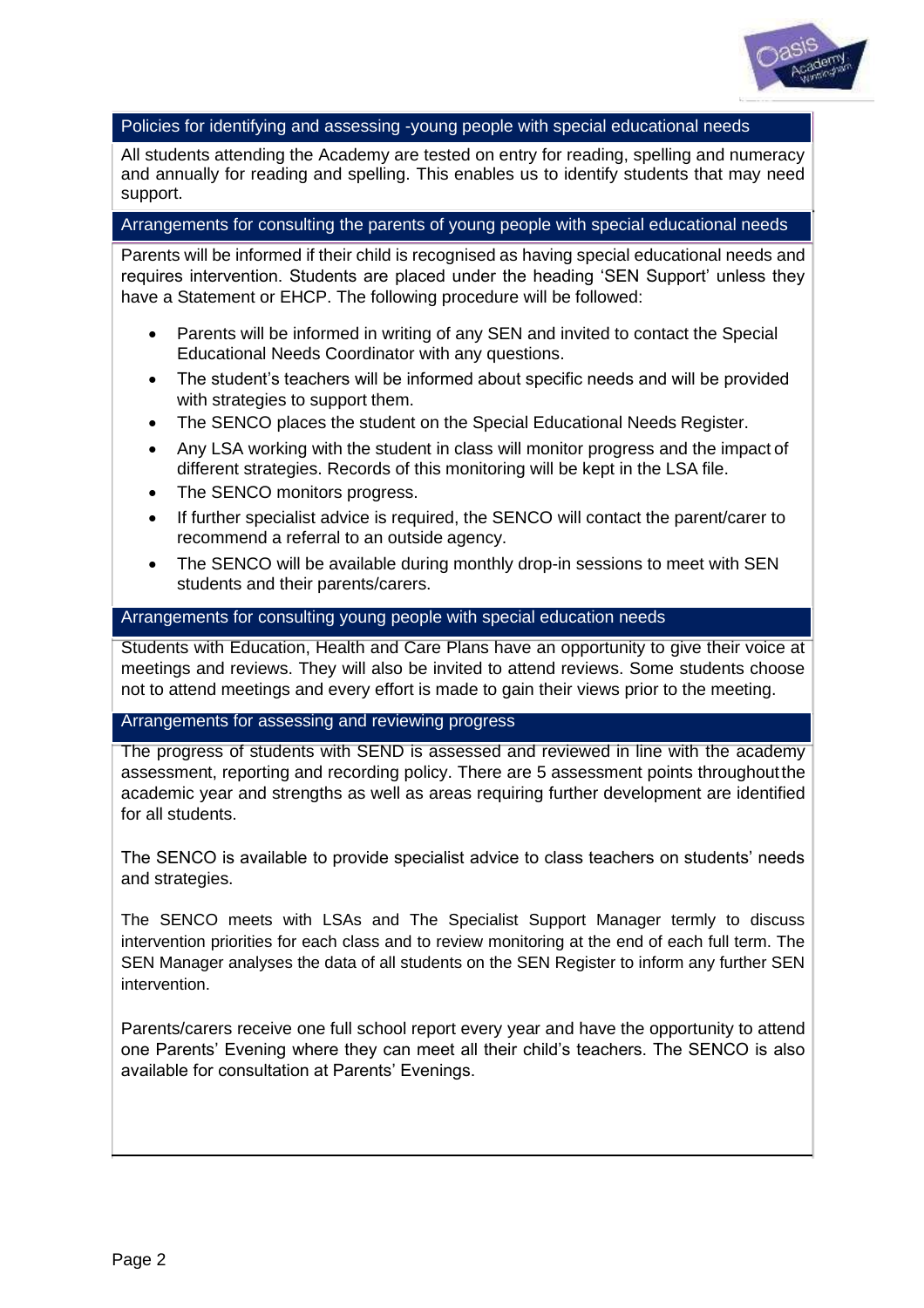

LSAs who deliver interventions assess students on entry and exit and the data is analysed by the SENCO to check that all interventions are effective. Parents/carers are informed at the end of interventions about the progress students have made.

Students with an Education, Health and Care Plan have an Annual Review which is attended by parents/carers and any relevant staff from outside agencies. The student's progress is discussed, reviewed and new targets are set to ensure on-going progress.

Arrangements for transition between different phases of education and preparation for adulthood

All students entering the Academy in Year 7 have two induction days in the summer term preceding their arrival. In addition to this, the SENCO, where possible, visits each school to meet with the class teacher and/or SENCO and supports the transition mentor. When students have more complex needs, it may be necessary for them to have a transition package, this is arranged by the SENCO and the transition mentor. This is discussed with the student's primary school and parents/carers ahead of time and is personalised to the needs of the students. Transition to Post 16 education will also be conducted in exactly the same way.

From Year 9 onwards, it is important to plan for adult life and this focus will be included in annual reviews. All students receive CEIAG (Careers Education, Information, Advice and Guidance) and PSHE (Personal, Social and Health education) during which they will also explore different aspects of adult life, such as opening and managing a bank account, planning a budget or a week's menu.

The approach to teaching young people with special educational needs

The Academy is fully inclusive and teachers receive regular training to be able to meet the needs of all learners. Classes are generally set by ability although there are mixed ability classes in more creative, expressive subjects. Students will not generally be in the same set across all subjects unless this is the best provision for them.

All teachers at Oasis Academy Wintringham have up to date information such as prior attainment, reading ages and SEND status. They use this information intentionally to meet the needs of all learners.

#### Adaptations to curriculum and environment

The Academy is wheelchair compatible. As the building is new, appliances in Technology, Art and Food rooms were planned for wheelchair users and are fully accessible to students with a variety of physical needs.

Most students attend mainstream classes for the majority of their time but will be withdrawn from some lessons for specific short-term interventions.

Members of support staff deliver interventions devised by professionals such as:

- Physiotherapy programmes
- Occupational therapy programmes
- Speech and Language Therapy programmes
- A range of literacy interventions
- A range of numeracy interventions
- Social and communication skills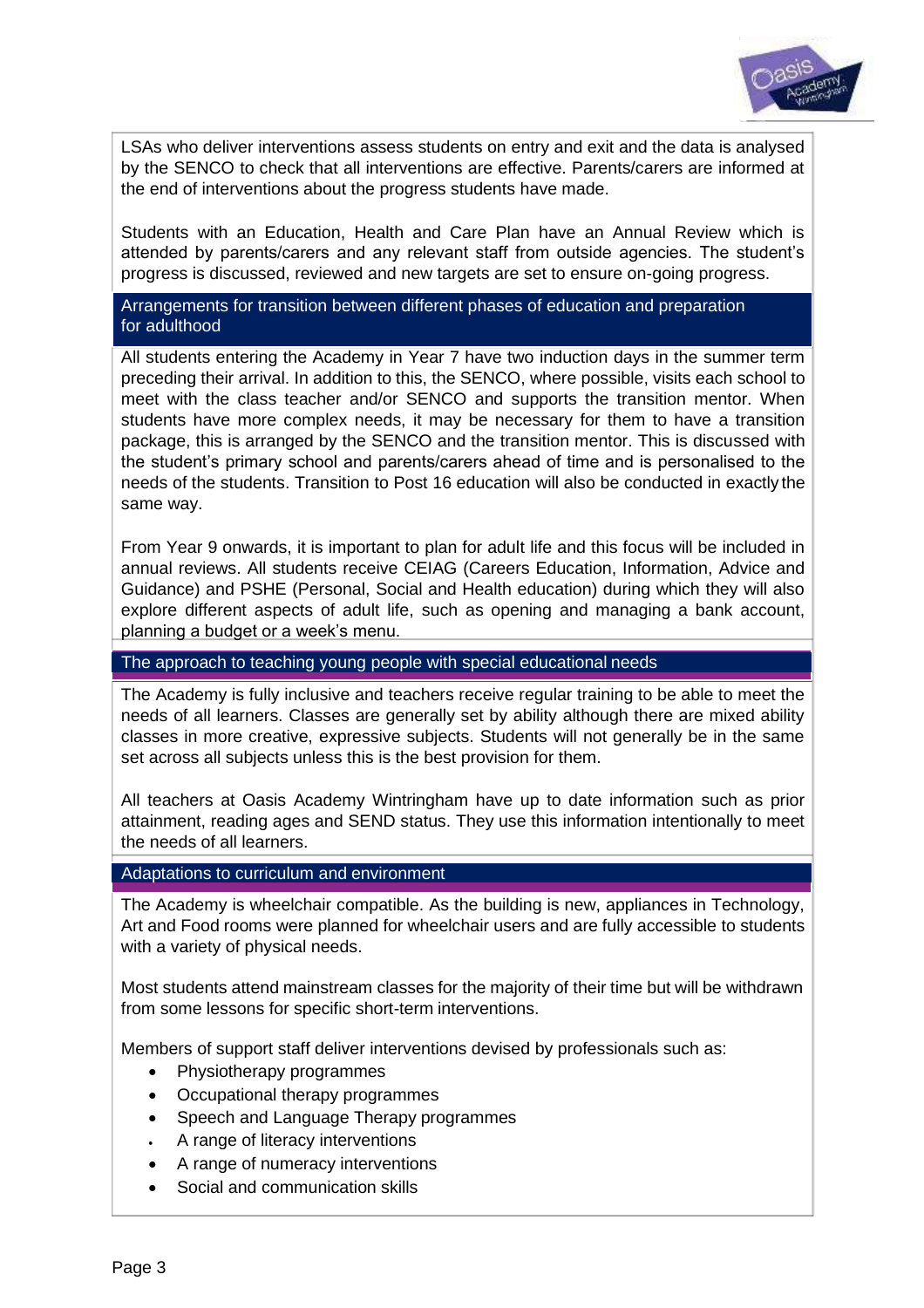

#### Expertise and training of staff to support young people with special educational needs

Continual Professional Development is very important at Oasis Academy Wintringham. Teachers receive weekly training regularly on all aspects of their role, including meeting the needs of students with special educational needs. Training will reflect the needs of the students in the Academy at the time and in terms of Special Educational Needs has included:

- Deaf learners
- **Dyslexia**
- ASD
- ADHD and ADD
- Identifying SEND versus Low academic ability
- Moderate Learning
- ASD
- Quality First Teaching

### Evaluation of the effectiveness of the provision

The effectiveness of interventions is monitored by the SENCO. The impact of all interventions are analysed through termly data, which compares students' performance on entry and exit.

Inclusion in activities with other young people

The Academy is fully inclusive and students with special educational needs are taught in mainstream classes. Occasionally students are withdrawn to an intervention lesson.

Students with SEND are encouraged to participate fully in all aspects of school life including involvement in our extra-curricular provision.

Students with special educational needs have the same opportunities as other students to participate in trips and activities, but occasionally special provision in the form of individual risk assessments or personalised arrangements will be made for the more vulnerable individuals.

The open-plan layout of the Academy grounds and dining area means that students can eat lunch and socialise together in mixed year groups. The layout of the Academy means that students eat together in the dining agora although the Learning Support area is also open daily for students who prefer a quieter environment where they can sit and eat their lunch around a big table and play games, chat and access support for homework. This provision is open to all students, not just those on the SEND register.

### Support for improving emotional and social development

The Special Educational Needs department offers a number of interventions to support the social and emotional development of students. These interventions are offered when needed. Students generally attend in small groups but we occasionally run one to one interventions when required. The interventions target a number of key aspects of emotional and social development such as: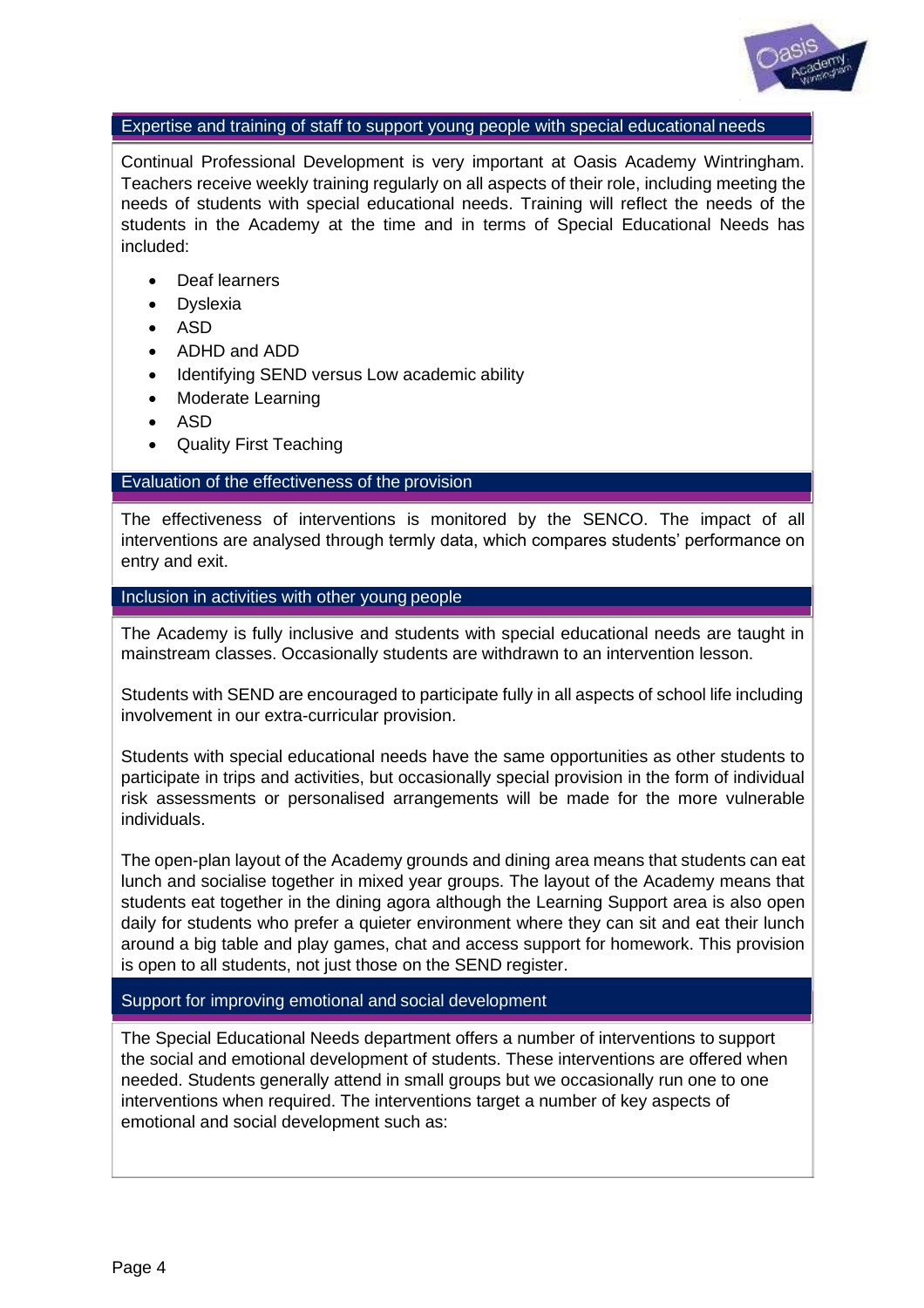

- resilience
- conflict resolution
- developing friendship
- anger management
- self-esteem
- self confidence
- SEAL (Social, Emotional Aspects of Learning)
- anxiety

.

self-awareness

Further interventions such as restorative justice, learning to learn and specific behaviour input are also available through our team of year managers.

### Involvement of external agencies and organisation

The Academy regularly seeks professional advice and guidance from external agencies such as:

- North East Lincolnshire Autism Team
- CAMHS
- Community Paediatricians
- Early Help
- Educational Psychology
- First Response
- Occupational Therapy Services
- Physiotherapy Services
- School Nursing Service
- Social Care
- Speech and Language Therapy Services

The SENCO is the point of contact for all other outside agencies involved in students' education, health and care.

# Arrangements for handling complaints from parents

The Academy has a clear policy for handling complaints which can be found on our website.

### Useful Links

**Click on the hyper-links to go directly to the websites:**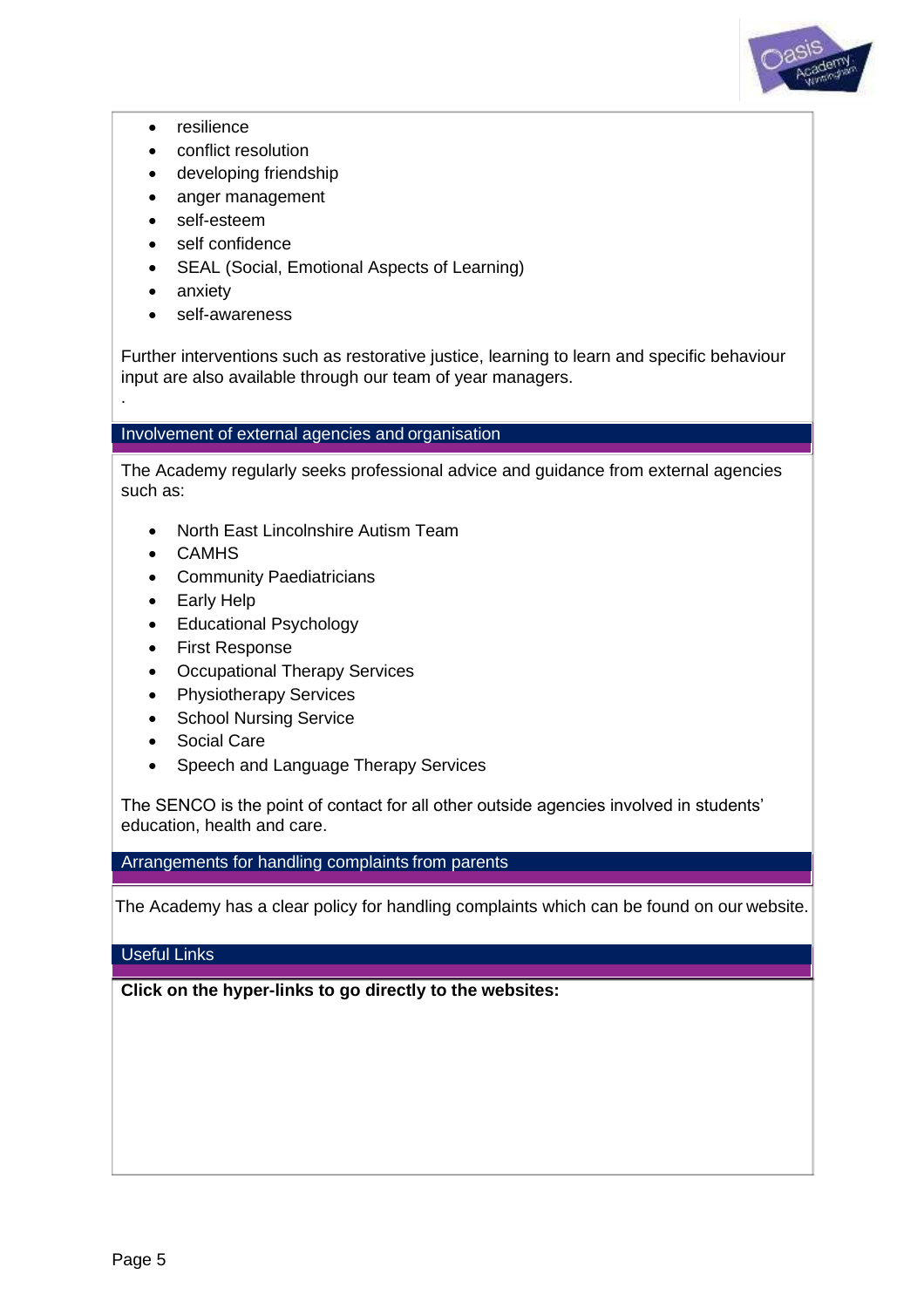



## **[Disability Grants](http://www.disability-grants.org/)**

Do you have a Disability? Are you a parent or carer of a Disabled child or adult? This site is your easy guide to Grants for the Disabled



[Department for Education](https://www.gov.uk/government/organisations/department-for-education)

The Department for Education was formed on 12 May 2010 and is responsible for education and children's services.



### [Department of Health](https://www.gov.uk/government/organisations/department-of-health)

Helps people live better for longer. Lead and fund health care in England, ensure people have the support and treatment they need, with the compassion, respect and dignity they deserve.



[The Council for Disabled Children](http://www.councilfordisabledchildren.org.uk/)

The Council for Disabled Children (CDC) is the umbrella body for the disabled children's sector in England.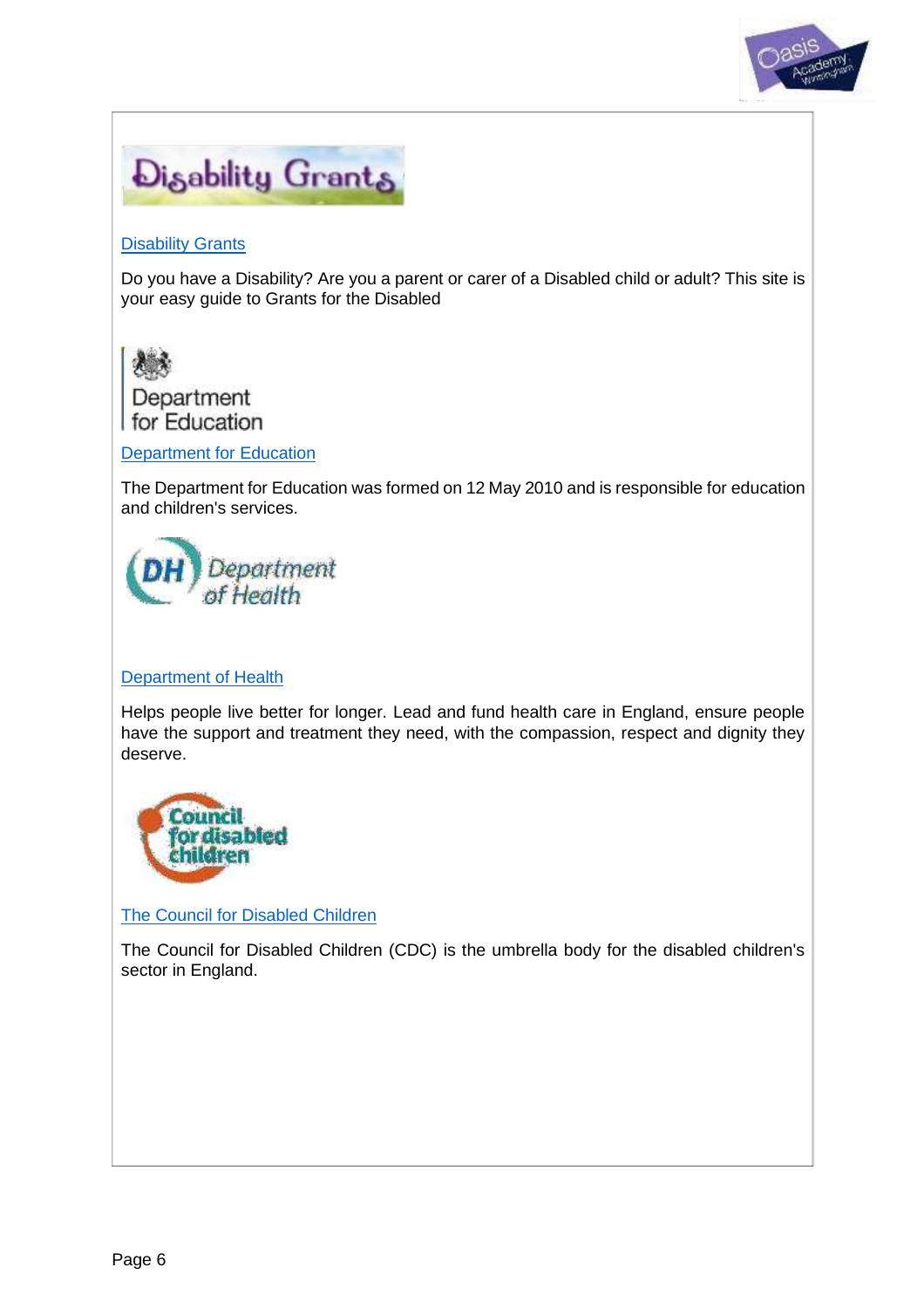



## [Contact a Family](http://www.cafamily.org.uk/)

Contact a Family is the only national charity that exists to support the families of disabled children whatever their condition or disability.

Opportunities for parents and carers of disabled children to work with local authorities, education and health services to ensure the services they deliver meet needs of disabled children and families.



# [Early Support](http://councilfordisabledchildren.org.uk/earlysupport)

Aims to improve delivery of services for disabled children, young people and their families. Enables services and practitioners to work in partnership with those they support.



# [National Parent Partnership Network](http://www.iassnetwork.org.uk/)

Offer advice and support to parents and carers of children and young people with special educational needs. They are statutory services so there has to be one in every local authority.



# [Preparing for Adulthood](http://www.preparingforadulthood.org.uk/)

A two year programme. Part of the delivery support for 'Support and aspiration: A new approach to special educational needs and disability' green paper.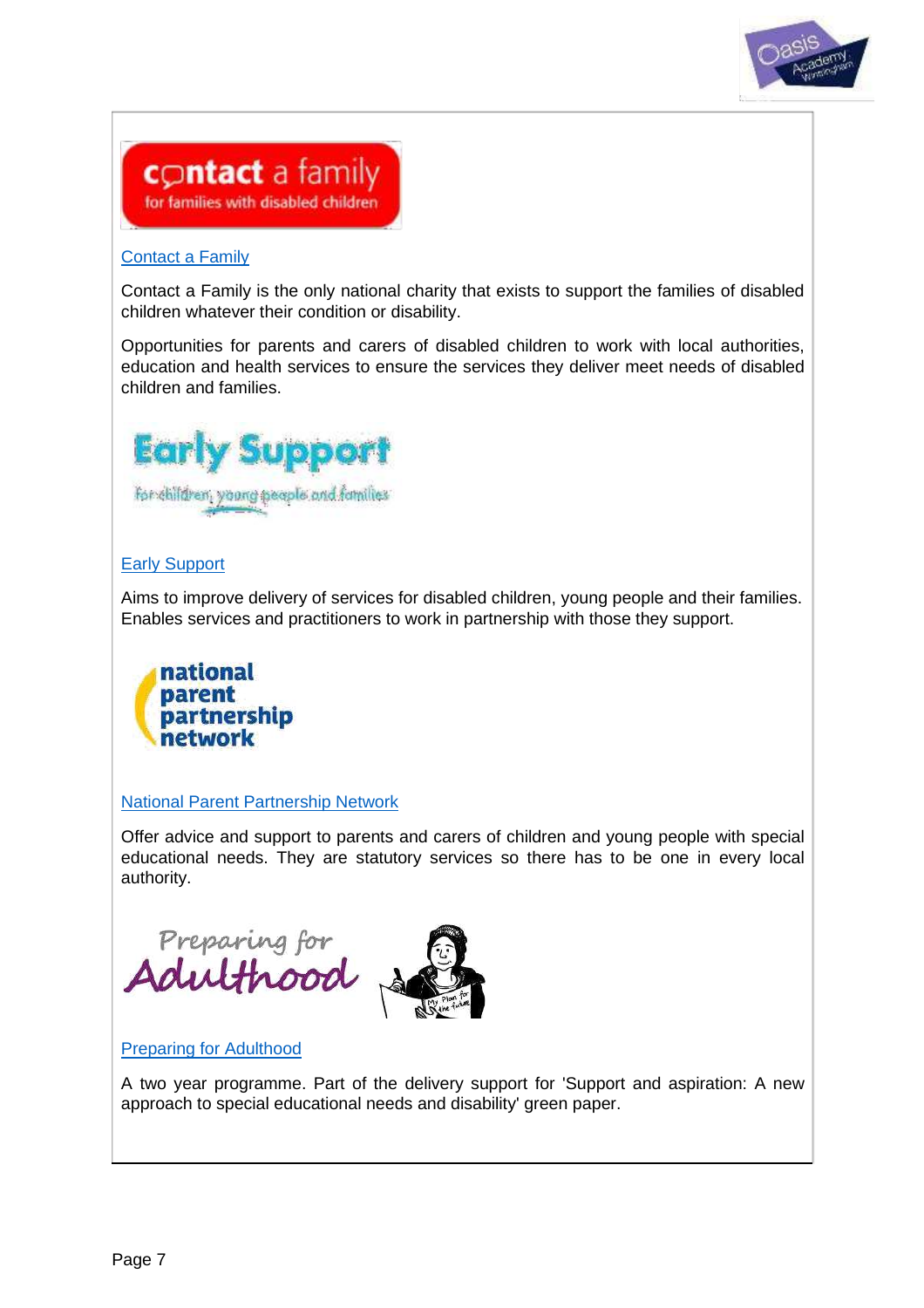



# [I CAN](http://www.ican.org.uk/)

I CAN is a children's communication charity. I CAN's mission is to ensure that no child who struggles to communicate is left out or left behind.



# [BOND](http://www.youngminds.org.uk/training_services/bond_voluntary_sector)

BOND (Better Outcomes, New Delivery) is a two year sector led programme that will help to deliver early intervention mental health support to children and young people.



# [Young Minds](http://www.youngminds.org.uk/training_services/young_minds_in_schools)

Young Minds in schools aim to improve outcomes for young people with behavioural, emotional and social difficulties.



## [Achievement for All](http://afaeducation.org/)

Supports schools to improve access and achievement of learners and young people.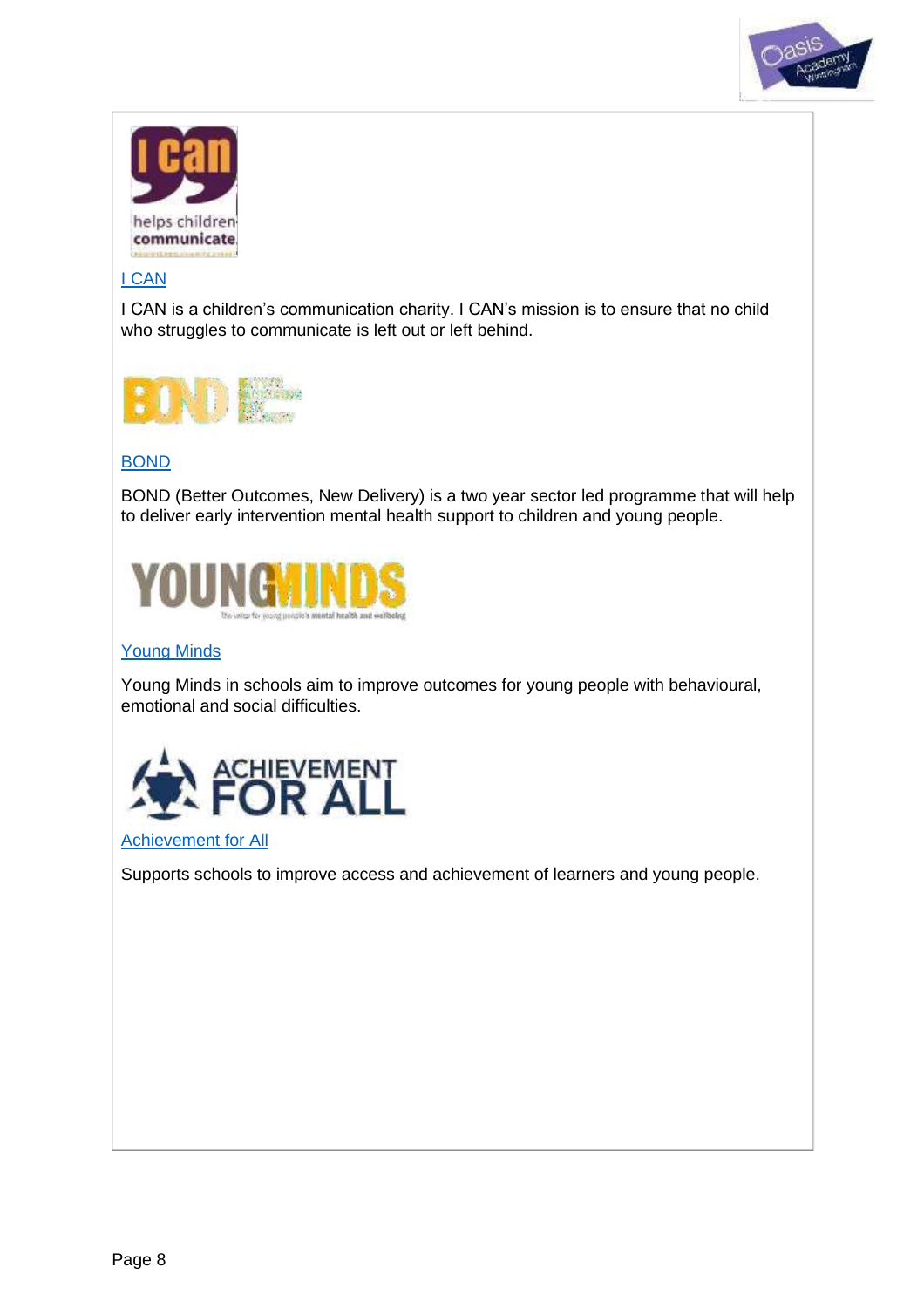



# [ERIC](http://www.eric.org.uk/)

ERIC is the UK's leading childhood continence charity. We work to improve the quality of life of children, young people and families in the UK who suffer from the consequences of childhood continence problems.

# **Disability Grants**

A new [disability grants website](http://www.disability-grants.org/) to help disabled people and their carers save time finding disability grants.

[The FASD Trust](http://www.fasdtrust.co.uk/) run regular parent support sessions and professional training events around the UK.

**Autism Friendly Cinema screenings** - Dimensions offer Autism Friendly Film screenings in partnership with [Cineworld, ODEON](http://www.dimensions-uk.org/support-services/autism-care/autism-friendly-screenings/autism-friendly-screenings-at-cineworld-/) and [Vue](http://www.dimensions-uk.org/support-services/autism-care/autism-friendly-screenings/autism-friendly-screenings-vue/) Cinemas.

## **Parents' Caring Role**

The NHS has help and advice for Parent Carers [here.](http://www.nhs.uk/Conditions/social-care-and-support-guide/Pages/caring-for-a-disabled-child-tips.aspx)

The Care Forum's [Well Aware directory](http://www.wellaware.org.uk/organisations?search%5Borganisation_tag_ids%5D%5B%5D&search%5Borganisation_tag_ids%5D%5B%5D=1390) lists useful organisations for specific conditions A-Z, and much more.

### **Sport**

[Disability Sport](https://www.bristol.gov.uk/museums-parks-sports-culture/disability-sport) lists a range of organisations providing disabled sports activities and clubs.

### **National Website Transitions**

The Transition [Information](http://www.transitioninfonetwork.org.uk/) Network (TIN) is an alliance of organisations and individuals who come together with one common aim; to improve disabled young people's experience of transition to adulthood.

### **National Website**

[NCB](http://www.ncb.org.uk/) is the leading national charity which supports children, young people and families and those who work with them.

### **National EDCM**

[Every Disabled Child Matters](http://www.edcm.org.uk/) (EDCM) is the campaign to get rights and justice for every disabled child.